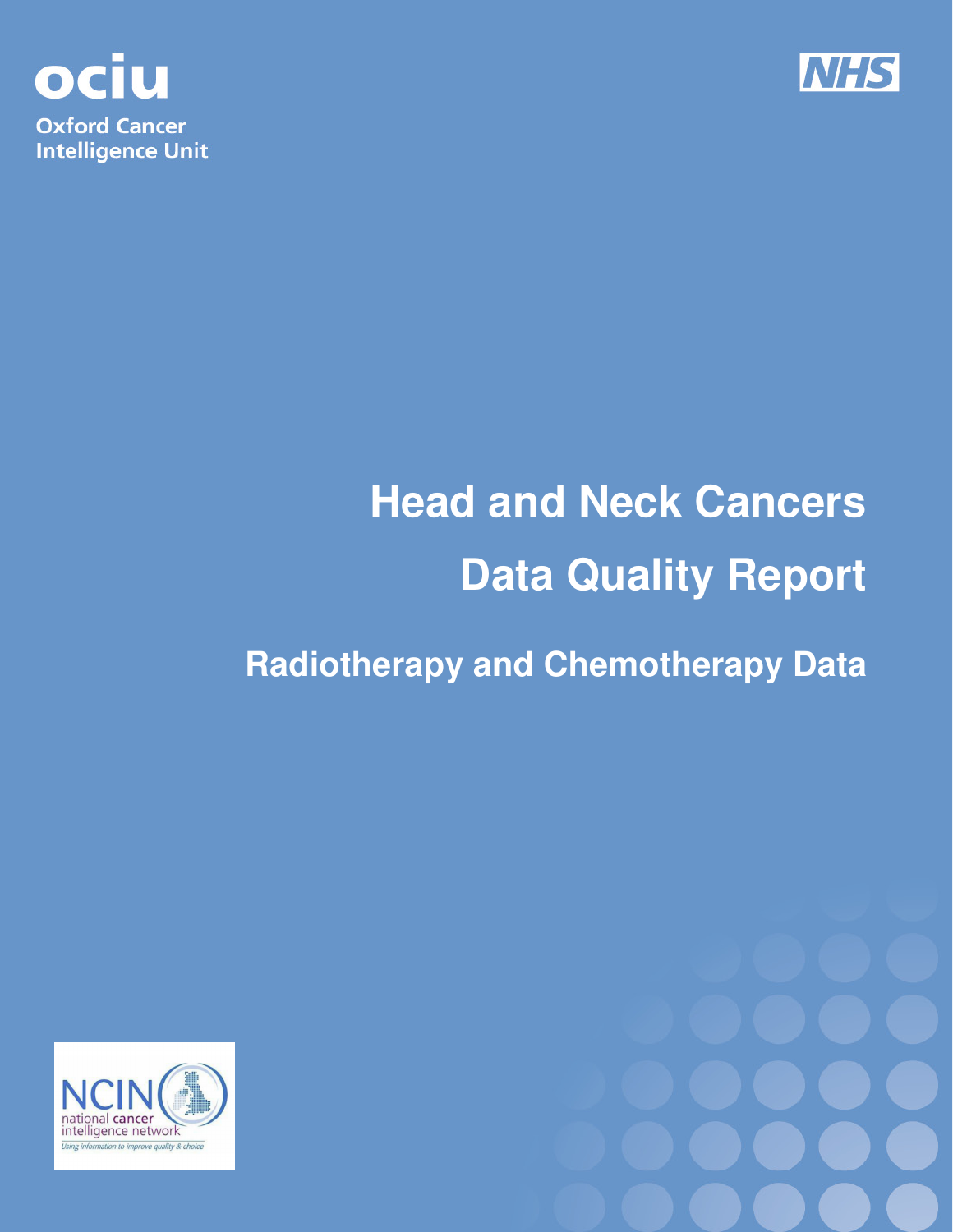#### **This report has been compiled by**

• Jinan Ridha, Analyst, Oxford Cancer Intelligence Unit (OCIU)

#### **With acknowledgements**

• Mr Richard Wight, Chair - Head and Neck Cancers Site Specific Clinical Reference Group

- Dr Monica Roche, Medical Director, OCIU
- Andrew Hughes, Principal Analyst, Solutions for Public Health
- Sandra Edwards, Senior Analyst, OCIU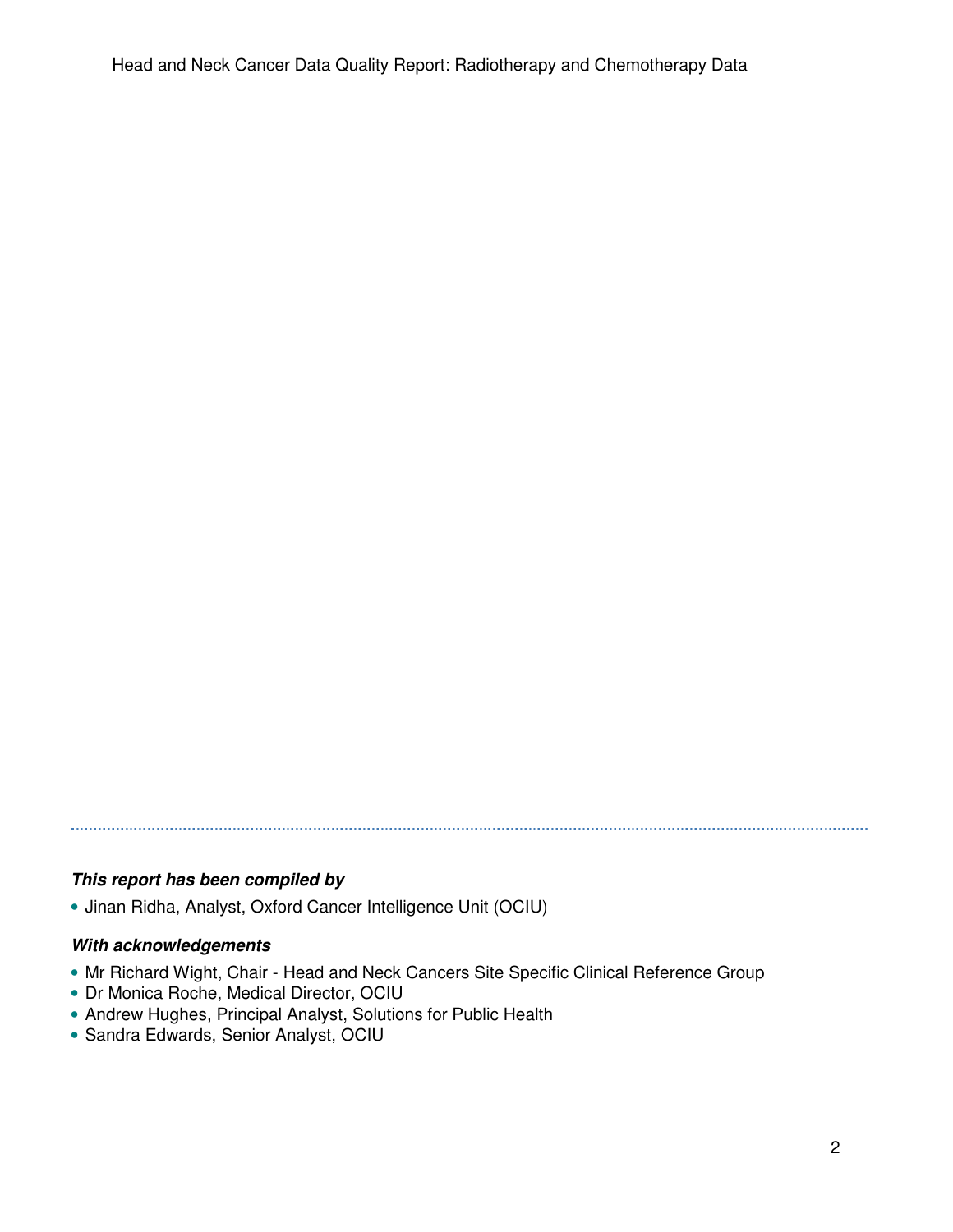## **Comparison of radiotherapy and chemotherapy data in the National Head and Neck Cancer Audit (DAHNO), Hospital Episode Statistics (HES) and the National Cancer Data Repository (NCDR)**

#### **Background**

Cancer registries aim to record basic details of all radiotherapy and chemotherapy treatments delivered within six months of diagnosis and this information is available within the National Cancer Data Repository (NCDR).

Both the National Head and Neck Cancer Audit and the Hospital Episode Statistics (HES) dataset also aim to record CT and RT for head & neck cancers. In order to determine the completeness and quality of recording of radiotherapy and chemotherapy treatment in these datasets, both datasets were linked to the NCDR to determine agreement.

The DAHNO (Data for Head and Neck Oncology) system, which supports the National Head and Neck Cancer Audit, began a phased roll out and started receiving cases in 2004 on larynx and oral cavity cancers. Initially restricted to English cancer networks and subsequently eligible to Wales, all cancer networks in England and Wales now submit data to the audit, but not all eligible networks and trusts participated in the timeframe studied. Some organisations submitted a broader range of tumour site groups (in addition to larynx and oral cavity) at inception whilst others have retrospectively populated the DAHNO database in these site group areas. Formal national collection on pharynx and major salivary gland cancer began in 2008.

#### **Methodology**

The current analysis was undertaken for the registration years 2004 to 2006, as data for these were the latest three years for which all three datasets were available. In order to make relevant comparisons, data were split by the cancer groups recorded in the DAHNO dataset: hypopharynx, larynx, major salivary glands, nasopharynx, oral cavity, oropharynx (see Appendix 1). In order to compare the NCDR with the HES dataset, data were extracted using OPCS4 codes for chemotherapy treatment (see Appendix 2).

Where possible data were also analysed for each of the eight English registries: NYCRIS, Trent, ECRIC, Thames, OCIU, WMCIU, SWCIS and NWCIS.

All datasets were analysed using Microsoft Access and Excel 2007.

The analysis method was undertaken in two stages:

**Stage 1:** The first stage was to produce a baseline comparison of radiotherapy and chemotherapy treatments for the different cancer sites within the NCDR and the DAHNO audit dataset. Data were extracted from the NCDR dataset if RT and CT flags were coded (i.e. Y/N), and DAHNO data was extracted by chemotherapy and radiotherapy date. For NCDR, selected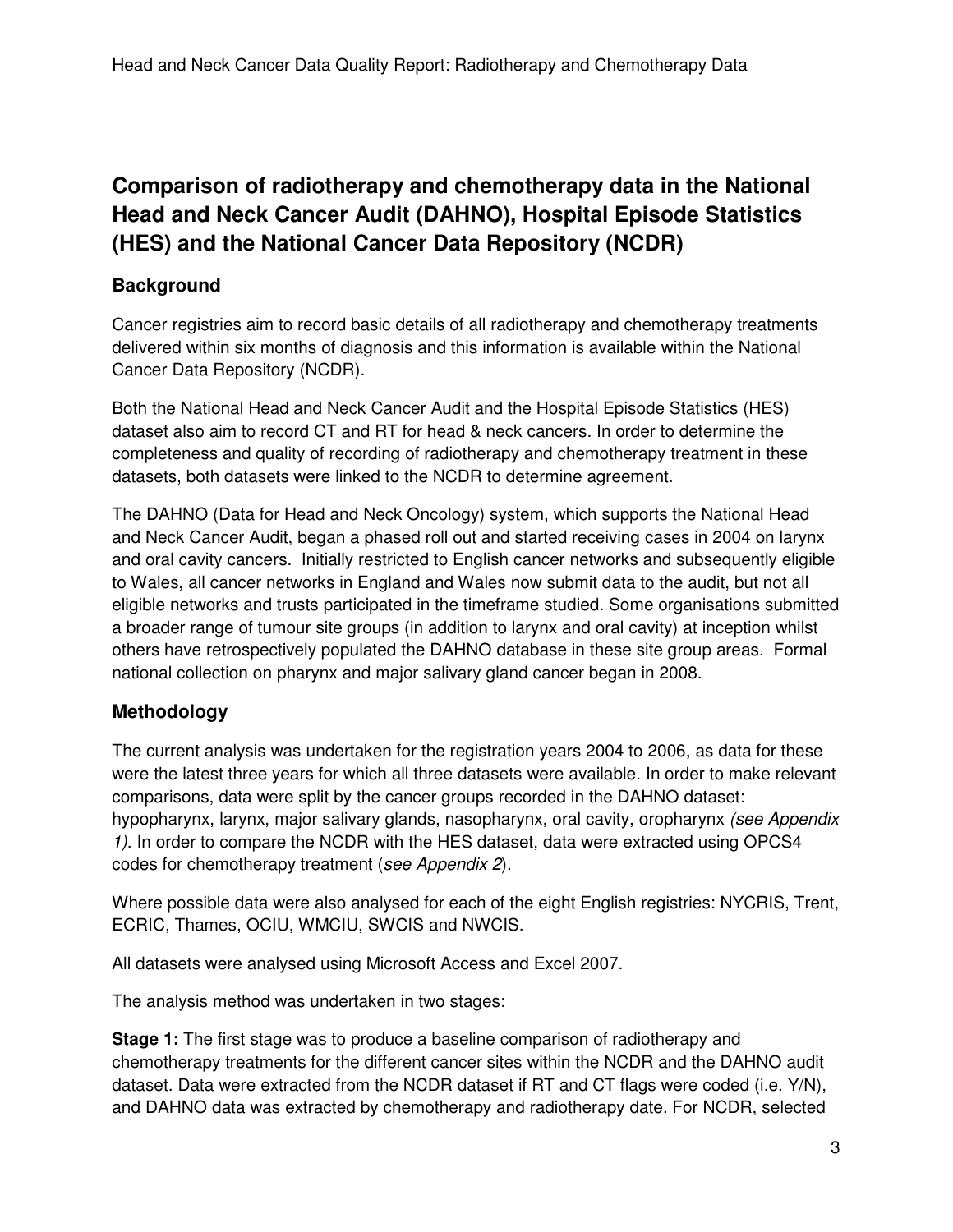records were taken for tumours diagnosed from 2004 to 2006. For DAHNO, selected records were taken for all patients diagnosed from 2004 to 2006.

**Stage 2:** The second stage of the analysis was undertaken to determine the quality of Chemotherapy recording in HES compared to the NCDR. Analysis was carried out by linking NCDR and HES patient data using the NHS number. For NCDR, records were selected for tumours diagnosed from 2004 to 2006. Of this dataset, records were selected for each head and neck group for each year with and without chemotherapy flag where there is an NHS number, and with a diagnosis date. For HES, finished consultant episodes were selected for the years 2004 to 2007. Chemotherapy treatments within six months of diagnosis within the HES dataset were identified by using the diagnosis date from the NCDR and episode start date from HES. The final linked dataset was created by selecting all the patients in HES with a confirmed diagnosis in NCDR and a chemotherapy treatment record in HES within six months from diagnosis.

#### **Results**

Analyses were carried out by head and neck cancer type and year. Data were also split by Cancer Registry, though many of the sub-national results provided numbers that were too small to present meaningful comparison of the cancer types for the DAHNO dataset. The results shown are England totals.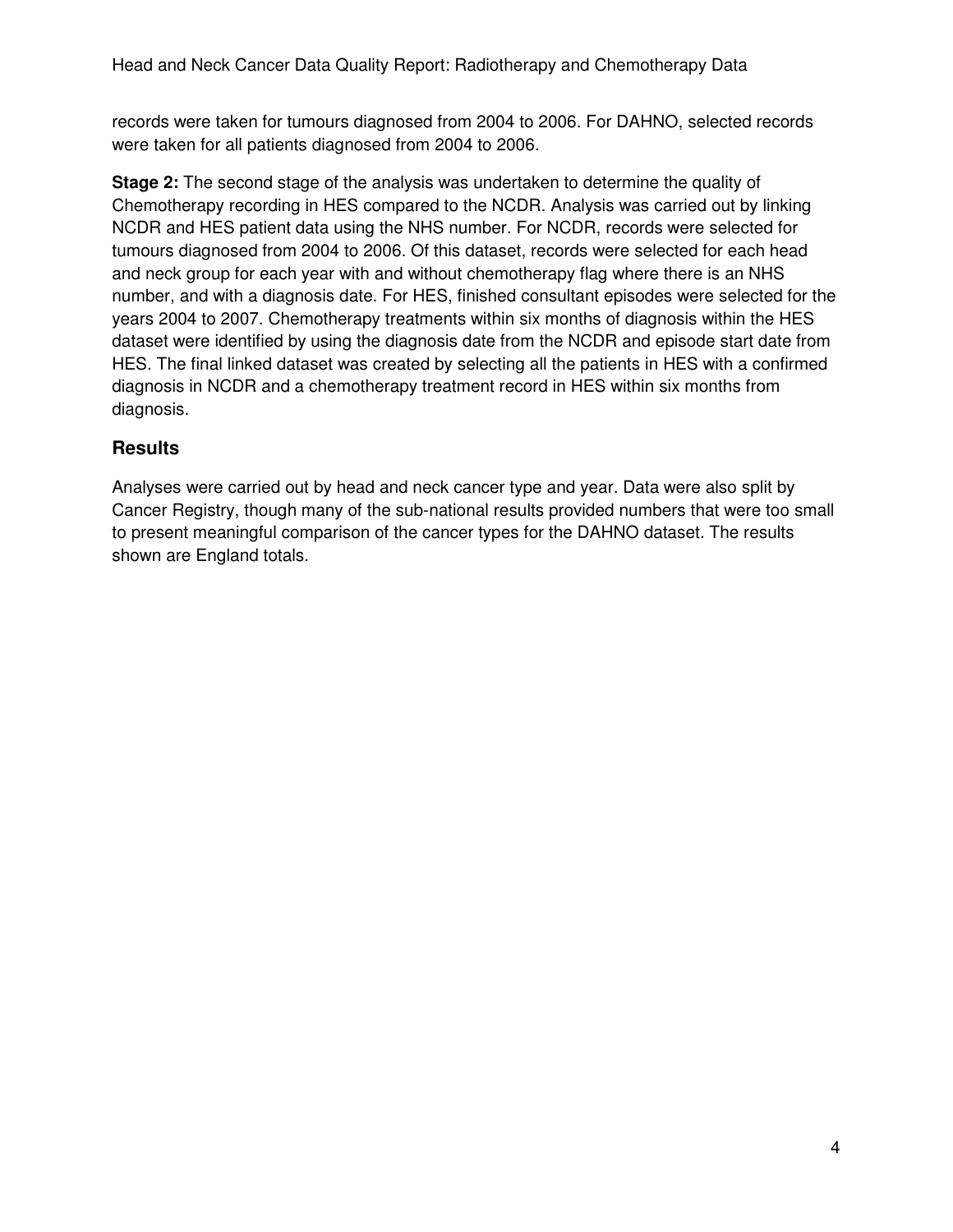Head and Neck Cancer Data Quality Report: Radiotherapy and Chemotherapy Data

**Stage 1:** Summary analysis of NCDR and DAHNO for chemotherapy and radiotherapy treatments

Chemotherapy and radiotherapy were analysed separately using the flags (i.e.  $Y/N \sim$ including not known~) for NCDR data and the recording of a treatment date in DAHNO. The NCDR flags show treatment given within six months of diagnosis.

The method extracted 18,308 records from NCDR for the years 2004-2006. After allocating a cancer registry using the patient postcode, 18,263 records remained. The results based on 99.8% of the data extracted.

The DAHNO dataset was grouped by head and neck type for the years 2004-2006, providing 4,687 records. When allocating patient records to the registries, 4,221 records remained, 90.1% of the original data.

Table 1 shows the number of chemotherapy treatments in both databases, and the percentage.

| Cancer type           | Diag        | <b>Data from NCDR</b> |       |       |           | Data from DAHNO |       |       |           |  |
|-----------------------|-------------|-----------------------|-------|-------|-----------|-----------------|-------|-------|-----------|--|
|                       | <b>YEAR</b> | $CT flag =$           | No CT | Total | % CT flag | CT flag         | No CT | Total | % CT flag |  |
|                       |             |                       | flag  |       | $= Y$     |                 | flag  |       |           |  |
| Larynx                | 2004        | 119                   | 1634  | 1753  | 7%        | 23              | 294   | 317   | 7%        |  |
|                       | 2005        | 139                   | 1638  | 1777  | 8%        | 30 <sup>°</sup> | 496   | 526   | 6%        |  |
|                       | 2006        | 149                   | 1628  | 1777  | 8%        | 59              | 758   | 817   | 7%        |  |
| Oral cavity           | 2004        | 134                   | 1799  | 1933  | 7%        | 15              | 315   | 330   | 5%        |  |
|                       | 2005        | 161                   | 1777  | 1938  | 8%        | 27              | 503   | 530   | 5%        |  |
|                       | 2006        | 171                   | 1920  | 2091  | 8%        | 36              | 808   | 844   | 4%        |  |
| Oropharynx            | 2004        | 252                   | 918   | 1170  | 22%       | 37              | 107   | 144   | 26%       |  |
|                       | 2005        | 330                   | 961   | 1291  | 26%       | 67              | 129   | 196   | 34%       |  |
|                       | 2006        | 363                   | 1061  | 1424  | 25%       | 50              | 161   | 211   | 24%       |  |
| Hypopharynx           | 2004        | 67                    | 292   | 359   | 19%       | 9               | 28    | 37    | 24%       |  |
|                       | 2005        | 52                    | 279   | 331   | 16%       | 8               | 43    | 51    | 16%       |  |
|                       | 2006        | 72                    | 327   | 399   | 18%       | 14              | 52    | 66    | 21%       |  |
| Nasopharynx           | 2004        | 80                    | 121   | 201   | 40%       | $\overline{c}$  | 12    | 14    | 14%       |  |
|                       | 2005        | 85                    | 139   | 224   | 38%       | 10              |       | 17    | 59%       |  |
|                       | 2006        | 82                    | 140   | 222   | 37%       | 6               | 12    | 18    | 33%       |  |
| Major salivary glands | 2004        | 14                    | 433   | 447   | 3%        | 0               | 23    | 23    | 0%        |  |
|                       | 2005        | 16                    | 427   | 443   | 4%        | $\overline{0}$  | 36    | 36    | 0%        |  |
|                       | 2006        | 20                    | 463   | 483   | 4%        | $\overline{c}$  | 42    | 44    | 5%        |  |

Table 1: Recording of NCDR and DAHNO for chemotherapy flags, 2004-2006

The time period covered by this analysis relates to the early years of the DAHNO audit when the completeness of ascertainment of cases was much lower than in more recent years. Although the overall numbers of patients within the DAHNO dataset is lower, the proportion of total patients having chemotherapy within each of the tumour groups is similar to the NCDR dataset when looking at the latest comparable year – 2006. One notable difference was in Oral Cavity tumours, where the recording of chemotherapy appears to be lower in DAHNO than seen in the NCDR dataset. By comparing the confidence limits<sup>1</sup> around the proportions of both datasets, the

j

<sup>&</sup>lt;sup>1</sup> APHO Technical Briefing 3: Commonly Used Public Health Statistics and their Confidence Intervals, APHO, 2009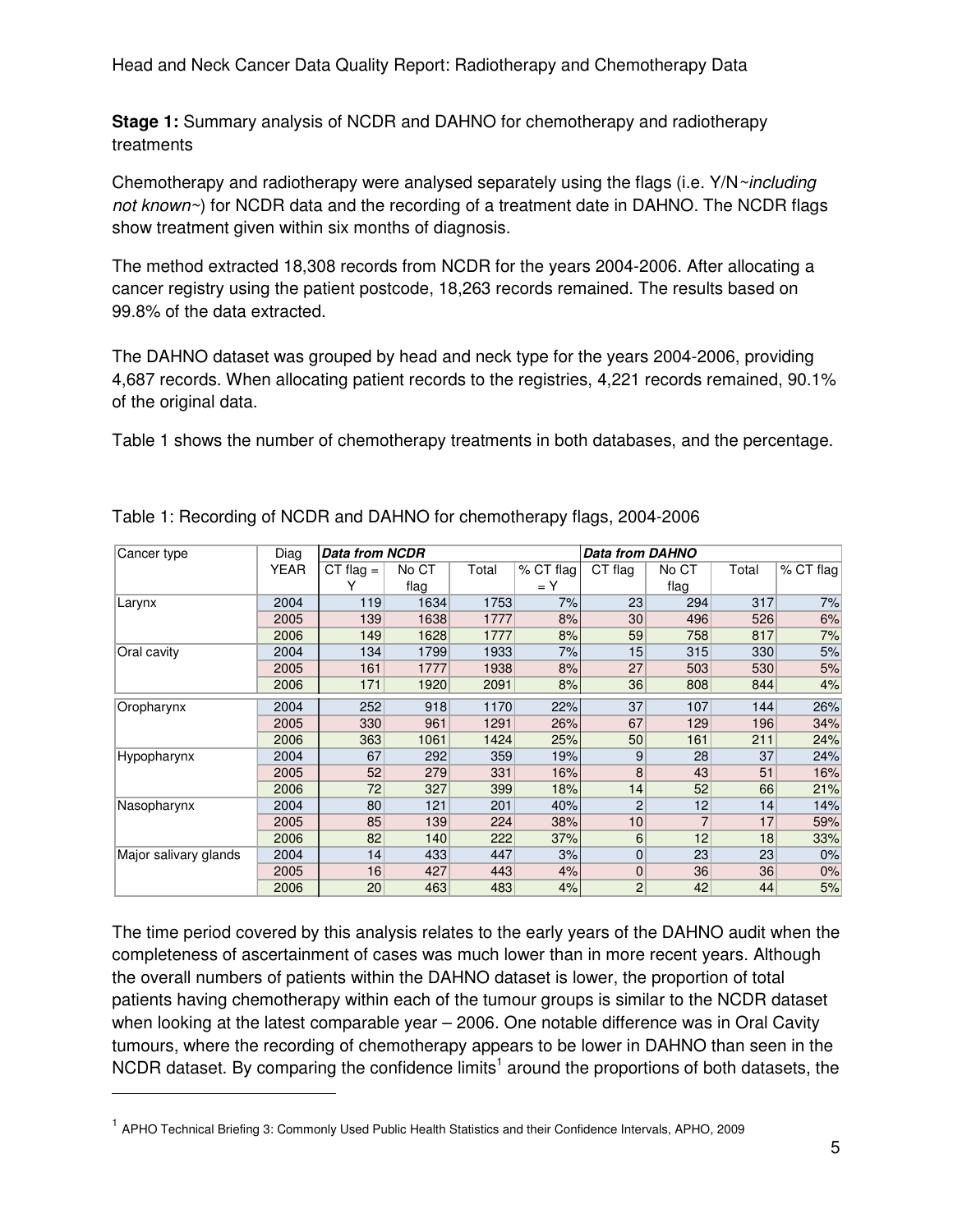proportion of chemotherapy recording for Oral Cavity between the two datasets is significantly different at the 95% level.

Table 2 shows the number of radiotherapy treatments in both databases, and the percentage.

| Cancer type           | Diag | <b>Data from NCDR</b> |       |       |           | <b>Data from DAHNO</b> |       |       |           |
|-----------------------|------|-----------------------|-------|-------|-----------|------------------------|-------|-------|-----------|
|                       | YEAR | RT flag               | No RT | Total | % RT flag | RT flag                | No RT | Total | % RT flag |
|                       |      |                       | flag  |       |           |                        | flag  |       |           |
| Larynx                | 2004 | 746                   | 1007  | 1753  | 43%       | 98                     | 219   | 317   | 31%       |
|                       | 2005 | 773                   | 1004  | 1777  | 44%       | 180                    | 346   | 526   | 34%       |
|                       | 2006 | 710                   | 1067  | 1777  | 40%       | 304                    | 513   | 817   | 37%       |
| Oral cavity           | 2004 | 500                   | 1433  | 1933  | 26%       | 51                     | 279   | 330   | 15%       |
|                       | 2005 | 516                   | 1422  | 1938  | 27%       | 69                     | 461   | 530   | 13%       |
|                       | 2006 | 474                   | 1617  | 2091  | 23%       | 122                    | 722   | 844   | 14%       |
| Oropharynx            | 2004 | 510                   | 660   | 1170  | 44%       | 62                     | 82    | 144   | 43%       |
|                       | 2005 | 593                   | 698   | 1291  | 46%       | 82                     | 114   | 196   | 42%       |
|                       | 2006 | 613                   | 811   | 1424  | 43%       | 76                     | 135   | 211   | 36%       |
| Hypopharynx           | 2004 | 149                   | 210   | 359   | 42%       | 15                     | 22    | 37    | 41%       |
|                       | 2005 | 112                   | 219   | 331   | 34%       | 15                     | 36    | 51    | 29%       |
|                       | 2006 | 140                   | 259   | 399   | 35%       | 26                     | 40    | 66    | 39%       |
| Nasopharynx           | 2004 | 103                   | 98    | 201   | 51%       | 5                      | 9     | 14    | 36%       |
|                       | 2005 | 98                    | 126   | 224   | 44%       | 8                      | 9     | 17    | 47%       |
|                       | 2006 | 96                    | 126   | 222   | 43%       | 8                      | 10    | 18    | 44%       |
| Major salivary glands | 2004 | 163                   | 284   | 447   | 36%       | 7                      | 16    | 23    | 30%       |
|                       | 2005 | 148                   | 295   | 443   | 33%       | 4                      | 32    | 36    | 11%       |
|                       | 2006 | 172                   | 311   | 483   | 36%       | 15                     | 29    | 44    | 34%       |

Table 2: Analysis of NCDR and DAHNO separately for radiotherapy

Although the overall numbers of patients within the DAHNO dataset is lower, the proportion of total patients having radiotherapy for each of the tumour types is similar to the NCDR dataset when looking at the latest comparable year – 2006. As with chemotherapy, Oral Cavity tumours was the one notable difference, where the recording of radiotherapy treatments appears to be lower than seen in the NCDR dataset. By comparing the confidence limits<sup>2</sup> around the proportions of both datasets, the proportion of RT recording for Oral Cavity between the two datasets is significantly different at the 95% level.

j

<sup>&</sup>lt;sup>2</sup> APHO Technical Briefing 3: Commonly Used Public Health Statistics and their Confidence Intervals, APHO, 2009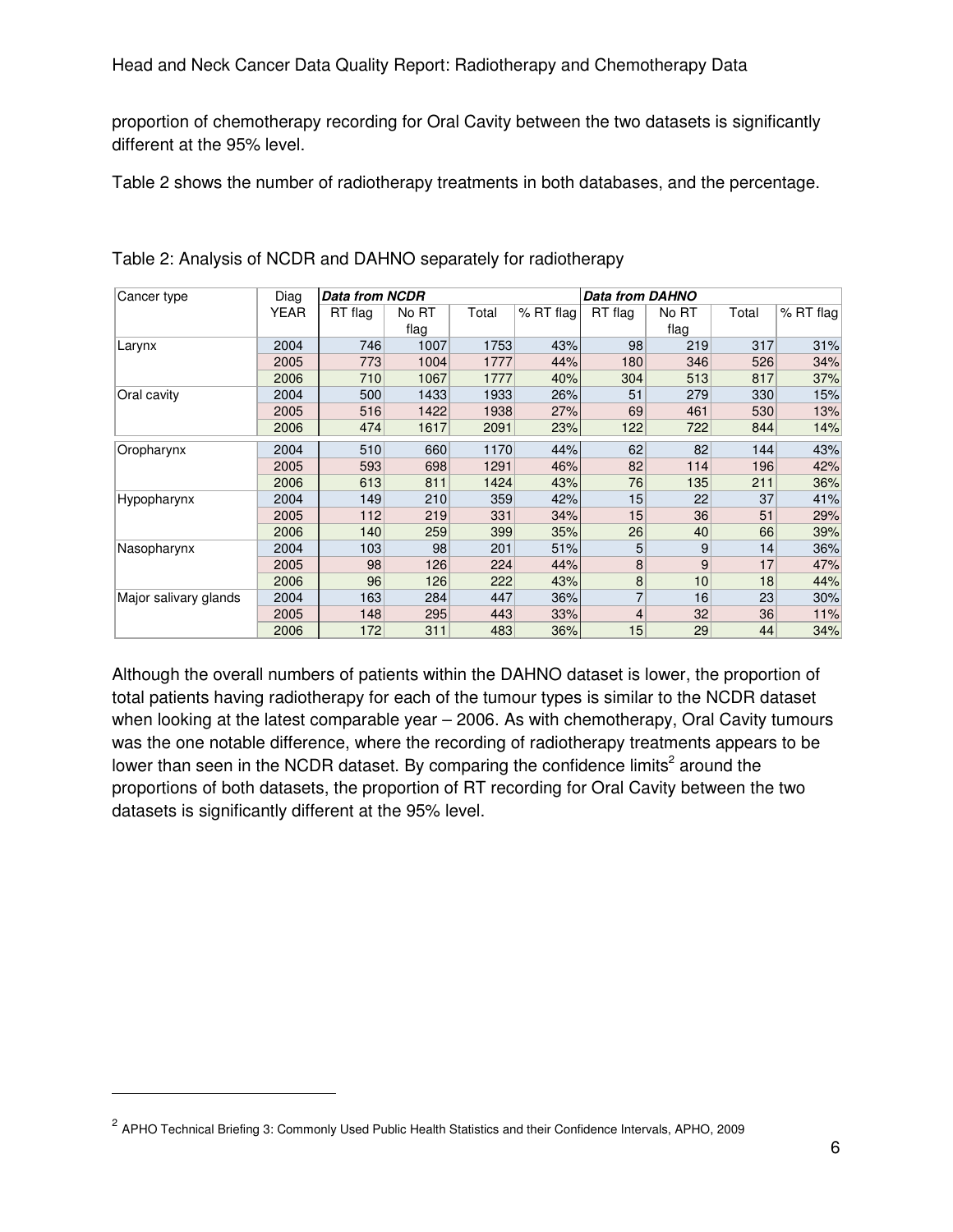Head and Neck Cancer Data Quality Report: Radiotherapy and Chemotherapy Data

**Stage 2:** Analysis of linked records between NCDR and HES for chemotherapy treatment within six months of diagnosis

The HES data were linked to NCDR data using the NHS number as an identifier, and patients having chemotherapy within six months of diagnosis were identifed. Radiotherapy data are not normally recorded on inpatient HES as radiotherapy is an outpatient procedure and HES outpatient procedure recording is highly unreliable.

Data were extracted from the NCDR for patients diagnosed in the years 2004-2006 and categorised by the head & neck tumour groups. A total of 22,804 records were extracted with an NHS number.

HES finished consultant episodes were extracted for the years 2004 to 2007. From this group, 18,516 had a chemotherapy treatment recorded (according to codes in Appendix 2) within 6 months. Of this number, 17,828 had an NHS number (96.3%).

| Cancer Type           | Diag        | <b>Data from NCDR</b> |       | HES (6 mnths      |           |                |             |
|-----------------------|-------------|-----------------------|-------|-------------------|-----------|----------------|-------------|
|                       |             | (with NHS number)     |       | <i>treatment)</i> |           |                |             |
|                       |             |                       |       | (with NHS number) |           |                |             |
|                       | <b>YEAR</b> | CT flag               | No CT | Total             | % CT flag | CT treat       | $%$ CT      |
|                       |             |                       | flag  |                   |           |                | treat of    |
|                       |             |                       |       |                   |           |                | <b>NCDR</b> |
| Larynx                | 2004        | 119                   | 1625  | 1744              | 7%        | 110            | 6%          |
|                       | 2005        | 134                   | 1626  | 1760              | 8%        | 103            | 6%          |
|                       | 2006        | 147                   | 1612  | 1759              | 8%        | 146            | 8%          |
| Oral cavity           | 2004        | 134                   | 1775  | 1909              | 7%        | 74             | 4%          |
|                       | 2005        | 160                   | 1751  | 1911              | 8%        | 113            | 6%          |
|                       | 2006        | 169                   | 1905  | 2074              | 8%        | 145            | 7%          |
| Oropharynx            | 2004        | 252                   | 912   | 1164              | 22%       | 216            | 19%         |
|                       | 2005        | 326                   | 956   | 1282              | 25%       | 262            | 20%         |
|                       | 2006        | 361                   | 1055  | 1416              | 25%       | 406            | 29%         |
| Hypopharynx           | 2004        | 67                    | 292   | 359               | 19%       | 49             | 14%         |
|                       | 2005        | 51                    | 278   | 329               | 16%       | 52             | 16%         |
|                       | 2006        | 72                    | 326   | 398               | 18%       | 84             | 21%         |
| Nasopharynx           | 2004        | 77                    | 116   | 193               | 40%       | 64             | 33%         |
|                       | 2005        | 84                    | 139   | 223               | 38%       | 66             | 30%         |
|                       | 2006        | 81                    | 140   | 221               | 37%       | 99             | 45%         |
| Major salivary glands | 2004        | 14                    | 429   | 443               | 3%        | 5              | 1%          |
|                       | 2005        | 16                    | 423   | 439               | 4%        | $\overline{7}$ | 2%          |
|                       | 2006        | 20                    | 460   | 480               | 4%        | 22             | 5%          |
| Thyroid gland         | 2004        | 15                    | 1429  | 1444              | 1%        | 17             | 1%          |
|                       | 2005        | 16                    | 1536  | 1552              | 1%        | 30             | 2%          |
|                       | 2006        | 31                    | 1673  | 1704              | 2%        | 26             | 2%          |

Table 3: Analysis of linked records of NCDR and HES for chemotherapy (CT)

A total of 2,346 patients were recorded on NCDR as having chemotherapy from the total of 22,804. A total of 2,096 patients were recorded on HES as having chemotherapy treatment that matched the total NCDR dataset of 2,346. Table 2 shows the matching HES records in the last two columns. The percentage figure for HES shows the percentage of HES records with chemotherapy as a percentage of the total NCDR (Head & Neck) dataset.

In 2004 and 2005, the number and percentage of matched HES records with chemotherapy was generally slightly lower than the number and percentage of NCDR records with chemotherapy.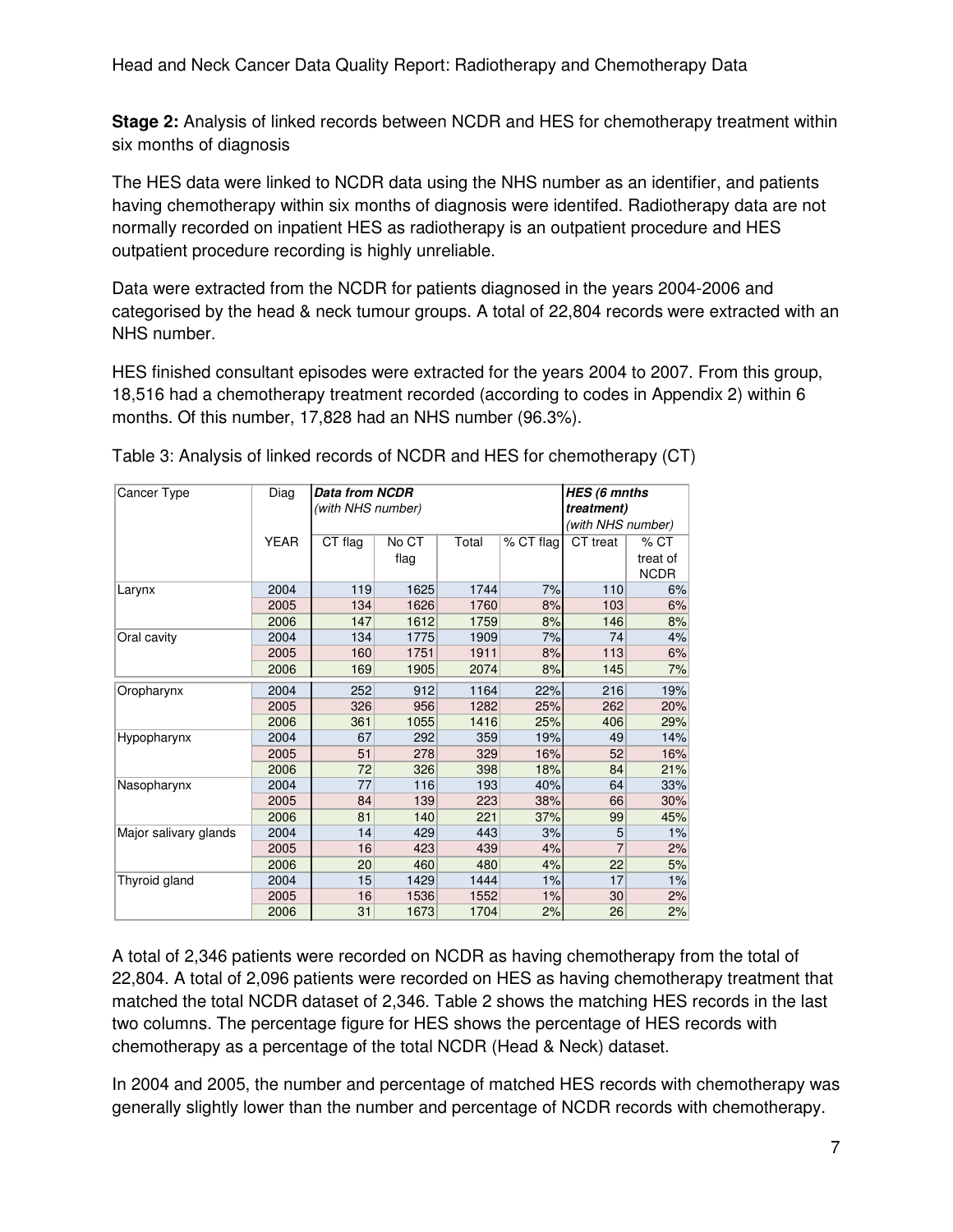Recording in HES has increased over the 3 years and in 2006 the number and percentage of chemotherapy records in HES was higher than in the NCDR for some cancer types (e.g. oropharynx).

#### **Conclusions**

- There appears to be generally good agreement between the DAHNO audit and the NCDR on the percentage of head and neck cancer patients recorded as receiving chemotherapy and radiotherapy treatments within six months of diagnosis. The notable exception was oral cavity cancers, where the level of recording of chemotherapy and radiotherapy treatments in DAHNO was significantly lower than the level of recording in the NCDR.
- Overall there was reasonably good agreement between HES and NCDR on the recording of chemotherapy treatments for head and neck cancers. Recording of chemotherapy data on HES appears to have improved over the time period.
- HES was used as a source of chemotherapy data by some cancer registries during this time period. Registries should agree a standard approach to the use of chemotherapy data from HES.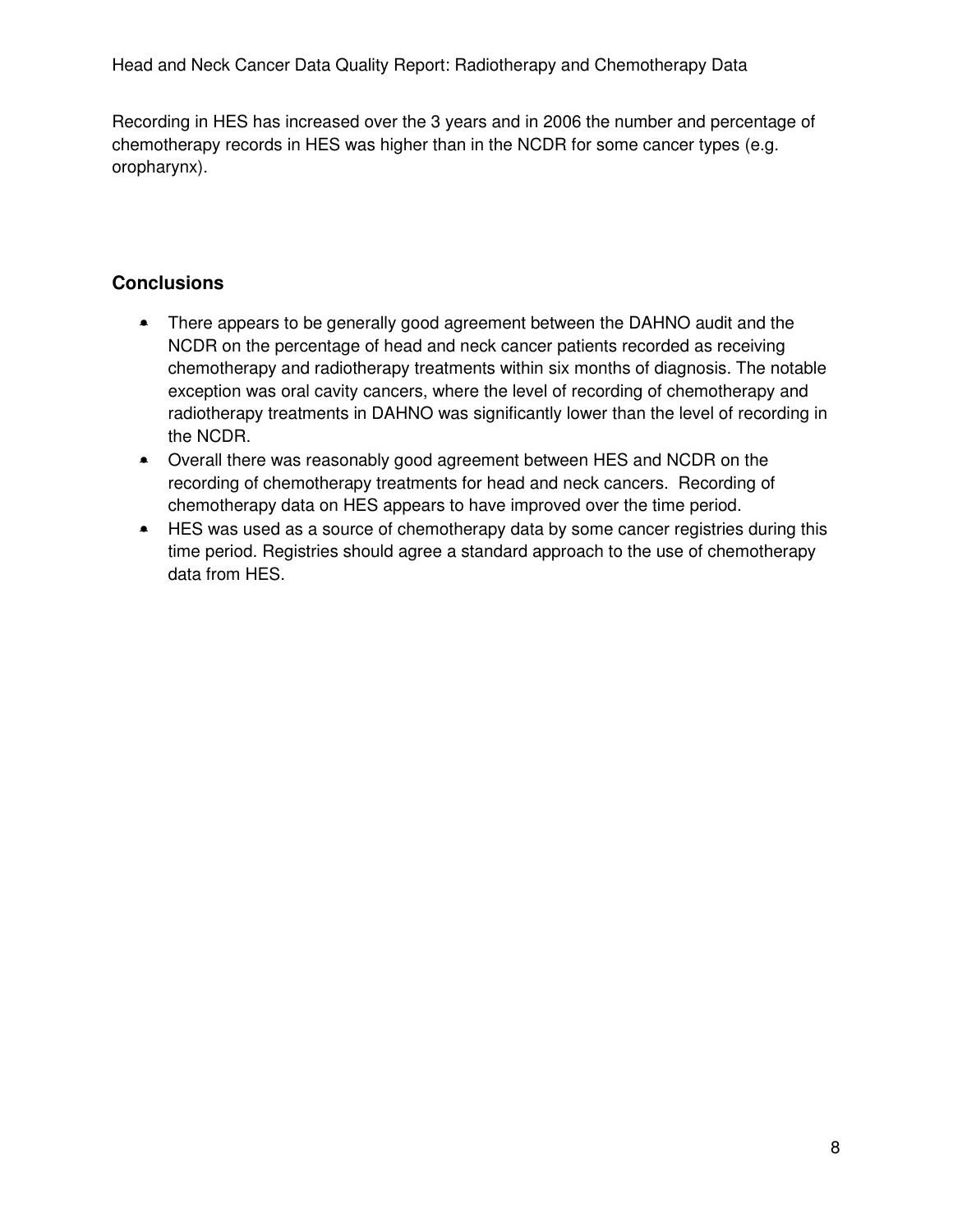## Appendix 1

Specification for data extraction

ICD-10 codes used to extract data

| Cancer Type                  | ICD-10 codes                                                                                   |
|------------------------------|------------------------------------------------------------------------------------------------|
| Larynx<br><b>Oral Cavity</b> | C <sub>10.1</sub> and C <sub>32</sub><br>C00.3, C00.4, C02, C03, C04, C05.0, C05.8, C05.9 and  |
| Oropharynx                   | C <sub>06</sub><br>C01, C05.1, C05.2, C09, C10.0, C10.2, C10.3, C10.8 and<br>C <sub>10.9</sub> |
| Hypopharynx                  | C <sub>12</sub> and C <sub>13</sub>                                                            |
| Nasopharynx                  | C11                                                                                            |
| Major salivary glands        | C07, C08.0 and C08.1                                                                           |
| Thyroid gland                | C73                                                                                            |